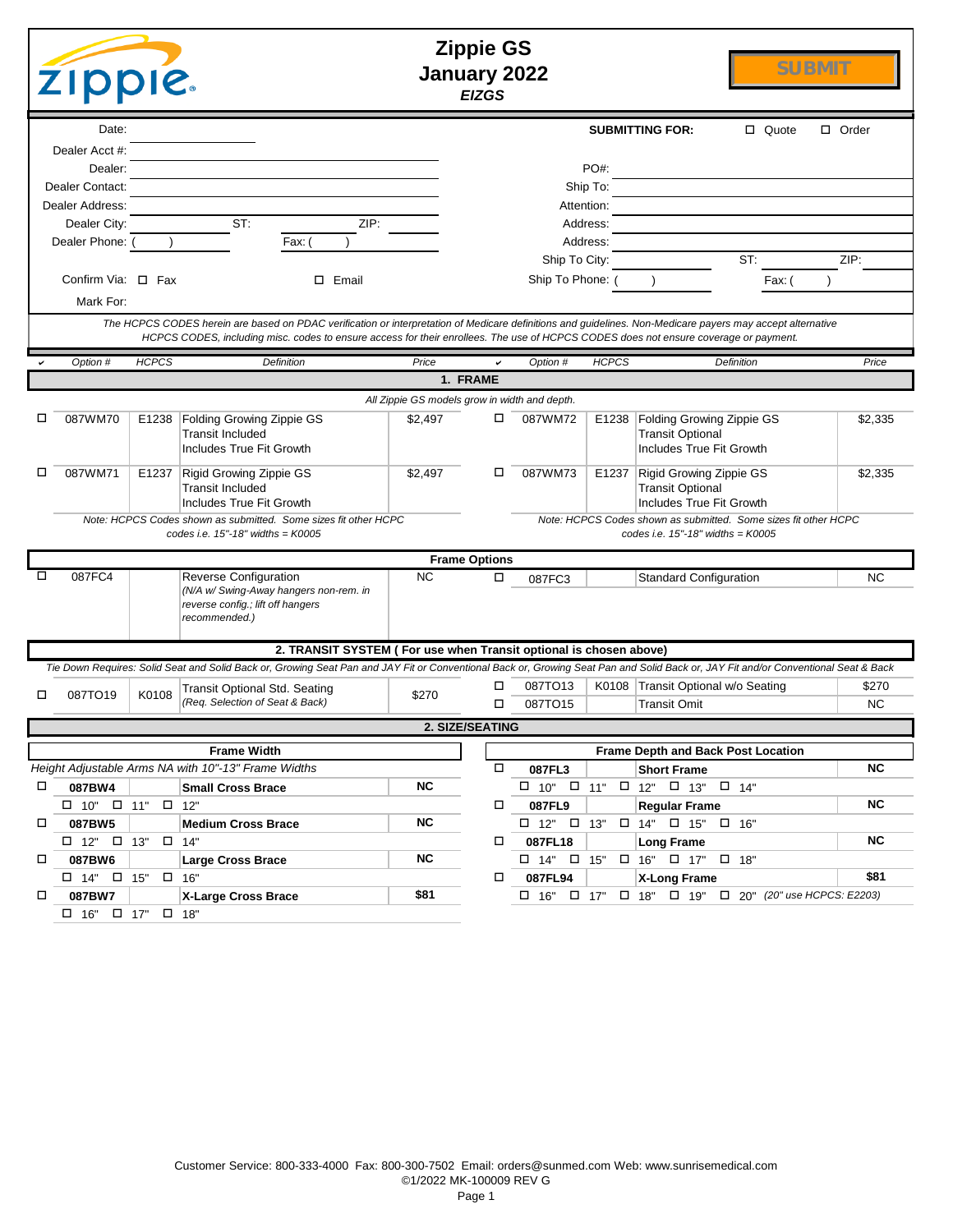Г

| <b>Seats</b> |       |                                                                                                       |       |  |  |  |  |  |
|--------------|-------|-------------------------------------------------------------------------------------------------------|-------|--|--|--|--|--|
| 087ST55      | E2231 | Solid Seat (Reg. Solid Back)<br>(N/A w/ 10-11, 19-20 inch frame depth or 17-<br>18 inch frame width.) | \$215 |  |  |  |  |  |
| 087PN3       | E2231 | Growing Seat Pan Depth (Fig. 1)                                                                       | \$215 |  |  |  |  |  |
| 087ST27      |       | Omit Seat                                                                                             | STD   |  |  |  |  |  |

**JAY Cushions (Optional)** 

*To order any JAY cushions on-chair, please see the JAY price list. Cushion name or part number must be filled out with desired width and depth.*

|         | <b>JAY Bundled Cushion</b> |  |
|---------|----------------------------|--|
| 087JC20 | Name / Part #              |  |

o

Width: Depth:

|                             | <b>REFERENCE ONLY</b>                        |             |  |  |  |  |  |
|-----------------------------|----------------------------------------------|-------------|--|--|--|--|--|
|                             |                                              |             |  |  |  |  |  |
| Seat Depth Pan Size         |                                              | Depth Range |  |  |  |  |  |
|                             | Minimum                                      | Maximum     |  |  |  |  |  |
| Short 10-12"                | 10"                                          | 14"         |  |  |  |  |  |
| Medium 13"-14"              | 11 3/4"                                      | 16 1/4"     |  |  |  |  |  |
| Long 15"-17"                | 13 3/4"                                      | 18 1/4"     |  |  |  |  |  |
| X-Long 18"-20"              | 15 3/4"                                      | 20 1/4"     |  |  |  |  |  |
| O<br>O<br>00<br>00<br>Depth |                                              |             |  |  |  |  |  |
|                             | Figure 7.1 - Frame Depth Growth Range Matrix |             |  |  |  |  |  |

## **3. CASTERS/SEAT HEIGHT**

Price List

|   | <b>Caster Wheel</b> |                |                                    |            |  |  |  |  |  |
|---|---------------------|----------------|------------------------------------|------------|--|--|--|--|--|
| п | 087CW30             |                | 3" Micro Light Up                  | \$69       |  |  |  |  |  |
| п | 087CW31             |                | 4" Micro Light Up                  | \$75       |  |  |  |  |  |
| п | 087CW51             |                | 5" Micro Light Up                  | \$92       |  |  |  |  |  |
| п | 087CW5              |                | 5" Low-Profile Polyurethane        | <b>STD</b> |  |  |  |  |  |
| п | 087CW7              | E2219          | 5" x 1.5" Semi-Pneumatic           | \$92       |  |  |  |  |  |
| п | 087CW33             | E2214<br>E2215 | 6" Pneumatic                       | \$81       |  |  |  |  |  |
| п | 087CW34             |                | 6" Polyurethane                    | <b>NC</b>  |  |  |  |  |  |
| □ | 087CW35             | E2219          | 6" x 1.5" Semi-Pneumatic           | \$92       |  |  |  |  |  |
| □ | 087CW21             | E2214<br>E2215 | 8" Pneumatic                       | \$92       |  |  |  |  |  |
| п | 087CW32             |                | 8" Polyurethane                    | <b>NC</b>  |  |  |  |  |  |
| п | 087CW39             | E2219          | 8" x 1.5" Semi-Pneumatic           | \$92       |  |  |  |  |  |
| п | 087CW36             | E2214<br>E2215 | 8" x 2" Pneumatic                  | \$156      |  |  |  |  |  |
| п | 087CW37             | E2214<br>K0108 | 8" x 2" Pneumatic w/Airless Insert | \$242      |  |  |  |  |  |

| <b>Caster Options</b> |       |                                                                |       |  |  |  |
|-----------------------|-------|----------------------------------------------------------------|-------|--|--|--|
| 087CS5                |       | 3/4" Longer Fork Stem Bolt                                     | NC.   |  |  |  |
| 087CS9                |       | 1 1/2" Longer Fork Stem Bolt                                   | NC.   |  |  |  |
| 087CS3                | K0073 | Caster Pin Locks<br>(N/A with 8" x 2" casters or Transit Opt.) | \$209 |  |  |  |
| 087CW38               |       | Omit Caster, Wheels & Tires                                    | NC.   |  |  |  |

#### **4. REAR WHEELS/SEAT HEIGHT**

|   | <b>Axle Plate</b> |         |       |                                                                          |           |  |  |  |
|---|-------------------|---------|-------|--------------------------------------------------------------------------|-----------|--|--|--|
| п |                   | 087AL17 | E0958 | One Arm Drive<br>(Avail w/20",22",24" Mag Rear Wheels &<br>13"-18" wide) | \$966     |  |  |  |
| п |                   | 087OA2  |       | <b>Standard Handrim</b>                                                  | <b>NC</b> |  |  |  |
|   | □                 | 087HM1  |       | Right                                                                    | <b>NC</b> |  |  |  |
|   | □                 | 087HM2  |       | Left                                                                     | <b>NC</b> |  |  |  |
| п |                   | 087OA1  |       | <b>Small Handrim</b>                                                     | <b>NC</b> |  |  |  |
|   | □                 | 087HM1  |       | Right                                                                    | <b>NC</b> |  |  |  |
|   |                   | 087HM2  |       | Left                                                                     | <b>NC</b> |  |  |  |

|   | Axle    |                                                            |           |  |  |  |  |  |
|---|---------|------------------------------------------------------------|-----------|--|--|--|--|--|
| п | 087AX26 | One Arm Drive Axle<br>(Only avail. w/One Arm Drive Option) | STD       |  |  |  |  |  |
| п | 087AX1  | Quick Release                                              | <b>NC</b> |  |  |  |  |  |
| п | 087AX11 | Quad Quick Release<br>(N/A with Lite Spokes)               | \$135     |  |  |  |  |  |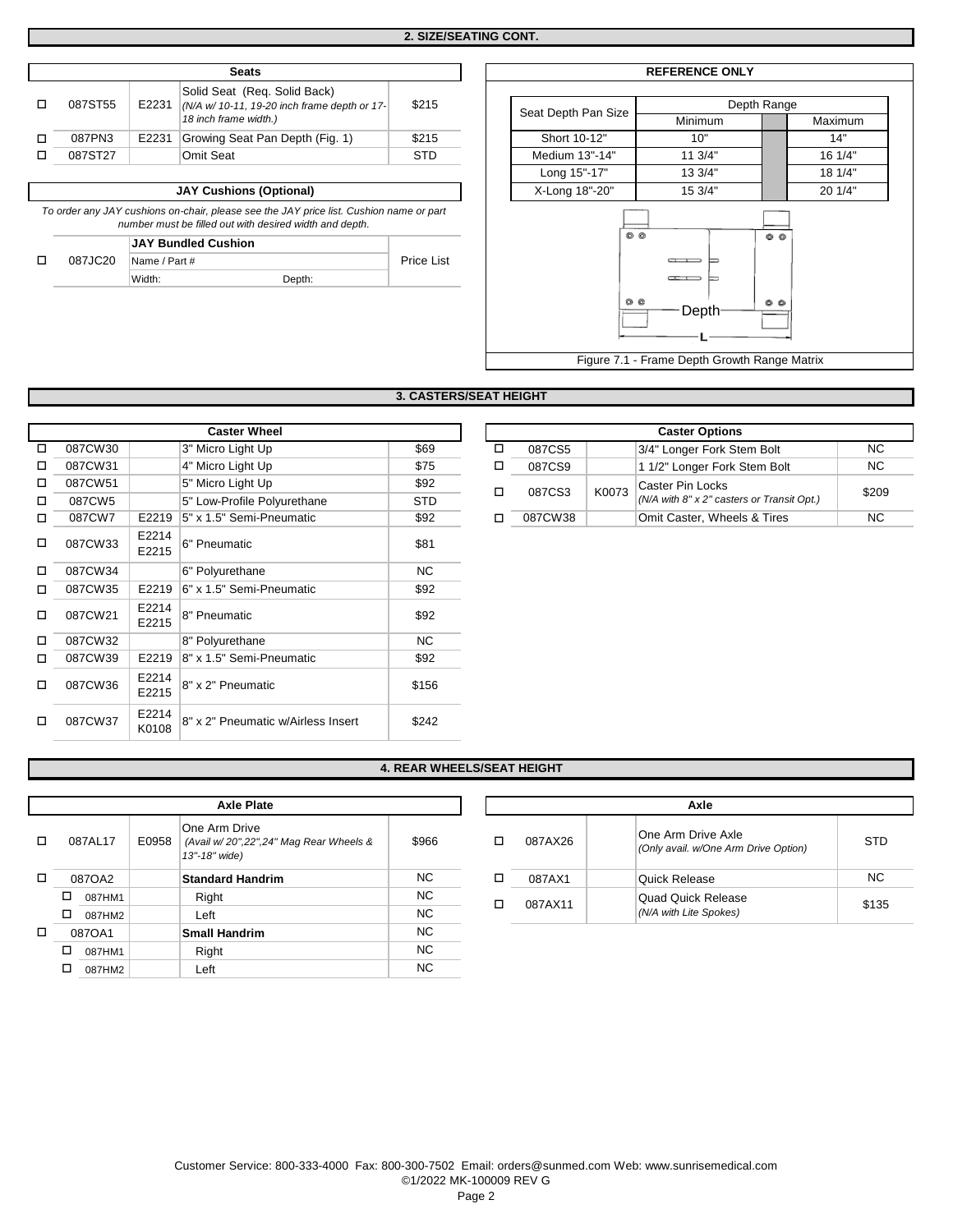|   |         | <b>Rear Wheel Size</b> |           |   |        | Handrim                                                  |
|---|---------|------------------------|-----------|---|--------|----------------------------------------------------------|
| п | 087RW48 | 12" Mag                | \$59      | □ | 087HR1 | Aluminum Anodized                                        |
|   |         | (N/A with handrims)    |           | □ | 087HR4 | <b>Plastic Coated</b>                                    |
| □ | 087RW14 | 16" Mag                | \$59      | □ | 087HR7 | Omit                                                     |
|   |         | (N/A with handrims)    |           |   |        | (N/A with wheel/axle credit)                             |
| □ | 087RW3  | 20" Mag                | <b>NC</b> |   |        |                                                          |
| □ | 087RW8  | 22" Mag                | NC.       |   |        | <b>Projections</b> (N/A on Plastic Coated)               |
| □ | 087RW1  | $24"$ Mag              | NC.       |   |        | *Only available with 24" wheels & N/A with spoke quards. |
| □ | 087RW12 | 18" Spoke              | \$107     | □ | 087HR8 | 8 Oblique                                                |
| □ | 087RW74 | 20" Lite Spoke         | NC.       |   |        |                                                          |
| □ | 087RW75 | 22" Lite Spoke         | NC.       |   |        |                                                          |
| □ | 087RW54 | 24" Lite Spoke         | \$215     |   |        |                                                          |
| □ | 087RW25 | Omit Rear Wheel & Axle | $-$ \$55  |   |        |                                                          |

| □ | 087RW54 |                | 24" Lite Spoke                                                    | \$215     |
|---|---------|----------------|-------------------------------------------------------------------|-----------|
| □ | 087RW25 |                | Omit Rear Wheel & Axle                                            | $-$ \$55  |
|   |         |                |                                                                   |           |
|   |         |                | <b>Rear Wheel Tire</b>                                            |           |
| □ | 087RT1  |                | Pneumatic                                                         | <b>NC</b> |
| П | 087RT2  | E2211<br>E2213 | <b>Pneumatic Airless Insert</b>                                   | \$92      |
| □ | 087RT3  |                | <b>Full Polyurethane</b><br>(N/A w/ 12", 16" and 18" rear wheels) | <b>NC</b> |
| □ | 087RT4  |                | Low Polyurethane<br>(Only available with 12" and 24" wheels)      | <b>NC</b> |

*(Avail. w/ 24" spoke wheels, N/A with mag* 

| <b>Handrim</b> |                                      |       |  |  |  |  |  |
|----------------|--------------------------------------|-------|--|--|--|--|--|
| 087HR1         | Aluminum Anodized                    | NC.   |  |  |  |  |  |
| 087HR4         | <b>Plastic Coated</b>                | \$118 |  |  |  |  |  |
| 087HR7         | Omit<br>(N/A with wheel/axle credit) | NC.   |  |  |  |  |  |

| 22" Maq   | <b>NC</b>                | <b>Projections</b> (N/A on Plastic Coated) |                                                          |       |  |
|-----------|--------------------------|--------------------------------------------|----------------------------------------------------------|-------|--|
| 24" Maq   | <b>NC</b>                |                                            | *Only available with 24" wheels & N/A with spoke quards. |       |  |
| 18" Spoke | \$107                    | 087HR8                                     | <sup>1</sup> 8 Oblique                                   | \$349 |  |
| --------  | $\overline{\phantom{a}}$ |                                            |                                                          |       |  |

# **5. WHEEL LOCK/HUB LOCK**

\$102

|         | <b>Wheel Lock</b>                                           |           |
|---------|-------------------------------------------------------------|-----------|
|         | N/A with Hub Locks                                          |           |
| 087WL1  | High Mount Push                                             | NC.       |
| 087WL2  | High Mount Pull                                             | <b>NC</b> |
| 087WL25 | Foot Lock (may limit folding width, N/A in<br>rev. config.) | <b>NC</b> |
| 087WL10 | Omit                                                        | NC.       |
| 087WL12 | Do Not Mount                                                | <b>NC</b> |

High Pressure Clincher

*wheels)* E2212

087RT6 E2211

o

o

o

o

|          | <b>Wheel Lock</b>                          |        |   |         |                 | <b>Hub Lock</b>                                                 |       |
|----------|--------------------------------------------|--------|---|---------|-----------------|-----------------------------------------------------------------|-------|
|          | N/A with Hub Locks                         |        |   |         |                 | *Only available with 12" or 16" wheels. N/A with One Arm Drive. |       |
| 087WL1   | High Mount Push                            | NC.    | α | 087LK01 |                 | 12" Hub Lock                                                    | \$107 |
| 087WL2   | High Mount Pull                            | NC.    | ◻ | 087LK02 |                 | 16" Hub Lock                                                    | \$107 |
| 087WL25  | Foot Lock (may limit folding width, N/A in | NC.    |   |         |                 |                                                                 |       |
|          | rev. config.)                              |        |   |         |                 | <b>Extension Handle</b>                                         |       |
| 087WL10  | Omit                                       | NC.    | ◻ | 087EH1  | E0961   6" Pair |                                                                 | \$81  |
| 0.211177 | $D = N + M + M$                            | $\sim$ |   |         |                 |                                                                 |       |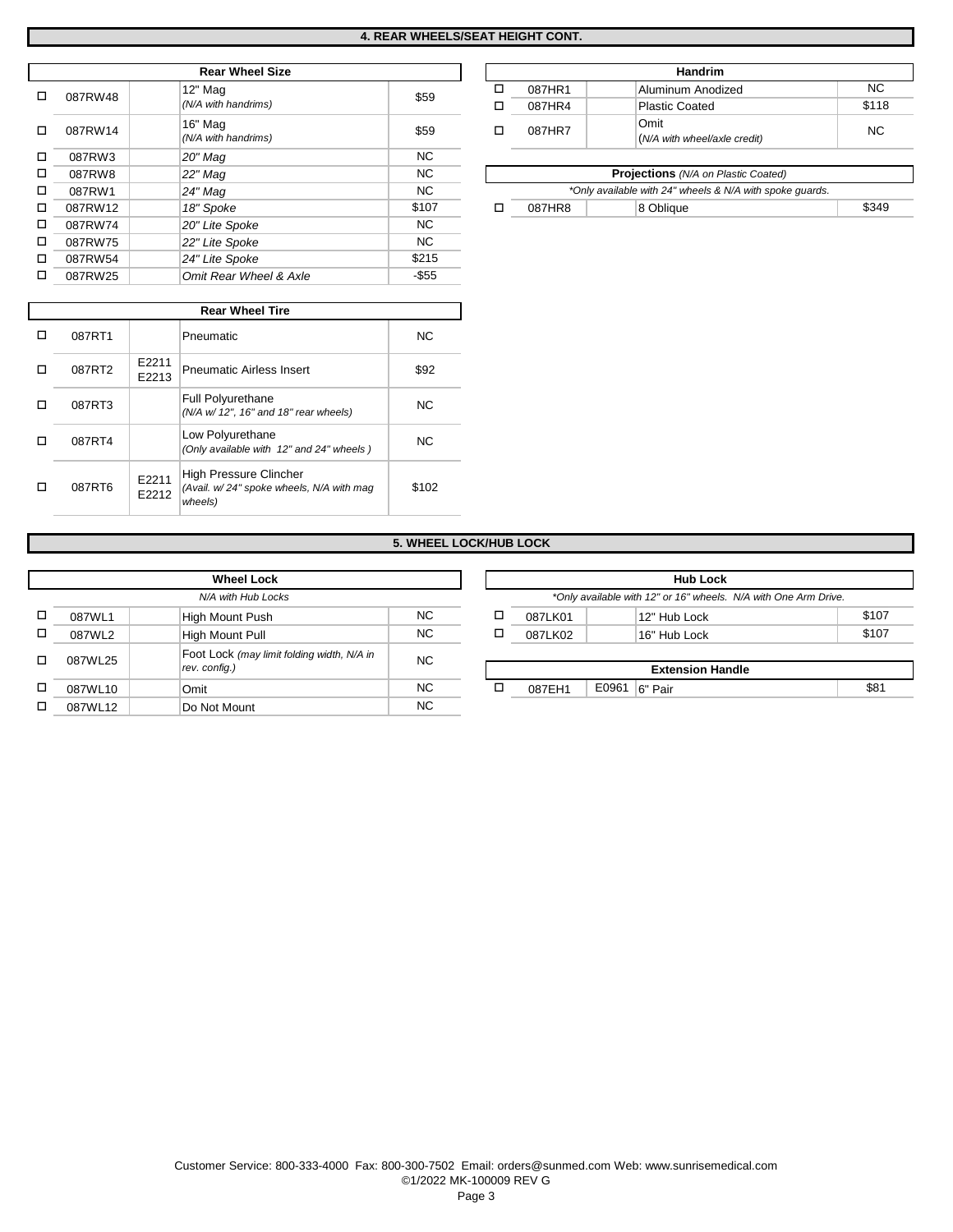# **6. HANGER and FOOTRESTS**

|        |         |       |                                                             |            |            |       | rront Seat |
|--------|---------|-------|-------------------------------------------------------------|------------|------------|-------|------------|
|        |         |       | Hanger Mounted Footrest (Footplates Mount to Hanger Tubing) |            | Rear Wheel |       |            |
|        |         |       | <b>Hanger Type</b>                                          |            | Size       | 3"    | 4"         |
| о      | 087H89  |       | 70° Swing In/Out Front Mount                                | <b>NC</b>  |            | 14.0" | 14.0"      |
| □      | 087H90  |       | 80° Swing In/Out Front Mount                                | <b>NC</b>  |            | 14.5" | 14.5"      |
| □      | 087H6   |       | 90° Swing Away Front Mount                                  | <b>NC</b>  | 12"        | 15.0" | 15.0"      |
| о      | 087H9   |       | 70° HD Front Mount Lift-Off                                 | <b>NC</b>  |            | 15.5" | 15.5"      |
| о      | 087H10  |       | 80° HD Front Mount Lift-Off                                 | <b>NC</b>  |            | 16.0" | 16.0"      |
| П      | 087H11  |       | 90° HD Front Mount Lift-Off                                 | <b>NC</b>  |            | 14.0" | 14.0"      |
| о      | 087H23  | E0990 | 90° Elevating (N/A 10"-11" wide)                            | \$338      | 12"        | 14.5" | 14.5"      |
|        |         |       | Extensions (may interfere with some seat heights & casters) |            | Low Poly   | 15.0" | 15.0"      |
| □      | 087E23  |       | 2" (not mounted)                                            | \$59       |            | 14.0" | 14.0"      |
| $\Box$ | 087E24  |       | 4" (not mounted)                                            | \$59       |            | 14.5" | 14.5"      |
|        |         |       | <b>Footplate</b>                                            |            |            | 15.0" | 15.0"      |
|        |         |       | Kids Angle Adjustable                                       |            | 16"        | 15.5" | 15.5"      |
| П      | 087F9   | K0040 | (N/A w/17"-18" widths)                                      | \$199      |            | 16.0" | 16.0"      |
|        |         |       | Adult Angle Adj.                                            |            |            | 16.5" | 16.5"      |
| П      | 087F8   | K0040 | (Available with 10"-18" widths)                             | \$199      |            | 17.0" | 17.0"      |
|        |         |       | Footboard                                                   |            |            | 14.0" | 14.0"      |
| о      | 087F62  | K0040 | (Available with 10"-16" widths)                             | \$204      |            | 14.5" | 14.5"      |
|        |         |       |                                                             |            |            | 15.0" | 15.0"      |
|        |         |       | Ext. Tube Mounted Footrest (Footplate Mount to Ext. Tube)   |            |            | 15.5" | 15.5"      |
|        |         |       |                                                             |            |            | 16.0" | 16.0"      |
|        |         |       | <b>Hanger Type</b>                                          |            | 18"        |       |            |
| о      | 087H85  |       | 60° Swing In/Out                                            | <b>NC</b>  |            | 16.5" | 16.5"      |
| □      | 087H86  |       | 70° Swing In/Out                                            | <b>STD</b> |            | 17.0" | 17.0"      |
| о      | 087H116 |       | 80° Swing In/Out                                            | <b>STD</b> |            | 17.5" | 17.5"      |
|        |         |       | (N/A with 6" or 8" Casters)                                 |            |            | N/A   | 18.0"      |
| о      | 087H24  | K0053 | Articulating                                                | \$397      |            | 14.0" | 14.0"      |
|        |         |       | (N/A w/composite footplates or 10"-13")                     |            |            | 14.5" | 14.5"      |
| П      | 087H14  | E0990 | Elevating (N/A w/ composite or platform                     | \$338      |            | 15.0" | 15.0"      |
|        |         |       | footplates or < 16" width)                                  |            |            | 15.5" | 15.5"      |
|        |         |       | <b>Extensions</b>                                           | <b>NC</b>  | 20"        | 16.0" | 16.0"      |
| □      | 087E1   |       | Short (11.5" - 14")                                         |            |            | 16.5" | 16.5"      |
| □      | 087E2   |       | Med (14" - 17") (N/A w/ ELR)                                | <b>NC</b>  |            | 17.0" | 17.0"      |
| □      | 087E5   |       | Long (17" - 19")                                            | <b>NC</b>  |            | 17.5" | 17.5"      |
| о      | 087E16  |       | <b>High Mount</b>                                           | \$81       |            | N/A   | 18.0"      |
|        |         |       | Footplate                                                   |            |            |       | N/A        |
| о      | 087F1   |       | Composite                                                   | <b>STD</b> |            | N/A   | N/A        |
|        |         |       | (N/A In 10", 11" or 12" width)                              |            |            | 15.0" | 15.0"      |
| о      | 087F3   | K0040 | Aluminum Angle Adjustable                                   | \$199      |            | 15.5" | 15.5"      |
|        |         |       |                                                             |            |            | 16.0" | 16.0"      |
| □      | 087F4   | K0040 | Kids Angle Adjustable                                       | \$199      | 22"        | 16.5" | 16.5"      |
|        |         |       | (N/A w/17"-18" width)                                       |            |            | 17.0" | 17.0"      |
| □      | 087F5   |       | Aluminum (Only available with elevating                     | <b>NC</b>  |            | 17.5" | 17.5"      |
|        |         |       | leg rests 14"-18")                                          |            |            | N/A   | 18.0"      |
|        |         |       | Platform Flip-Up                                            |            |            |       | N/A        |
| о      | 087F48  | K0040 | (Avail on $60^{\circ}$ 70° and 80° ext. mount               | \$204      |            | 15.5" | 15.5"      |
|        |         |       | hangers only)                                               |            |            | 16.0" | 16.0"      |

|            |       |       |       | Front Seat to Floor Height Guide (Reference Only) |                |         |       |  |  |  |  |
|------------|-------|-------|-------|---------------------------------------------------|----------------|---------|-------|--|--|--|--|
| Rear Wheel |       |       |       | <b>CASTER SIZE</b>                                |                |         |       |  |  |  |  |
| Size       | 3"    | 4"    | 5"    | 6"                                                | 8"X1"          | 8"X1.5" | 8"x2" |  |  |  |  |
|            | 14.0" | 14.0" | 14.0" |                                                   |                |         |       |  |  |  |  |
|            | 14.5" | 14.5" | 14.5" | N/A                                               |                |         |       |  |  |  |  |
| 12"        | 15.0" | 15.0" | 15.0" | 15.0"                                             | N/A            | N/A     | N/A   |  |  |  |  |
|            | 15.5" | 15.5" | 15.5" | 15.5"                                             |                |         |       |  |  |  |  |
|            | 16.0" | 16.0" | 16.0" | 16.0"                                             |                |         |       |  |  |  |  |
|            | 14.0" | 14.0" | 14.0" |                                                   |                |         |       |  |  |  |  |
| 12"        | 14.5" | 14.5" | 14.5" | 15.0"                                             | N/A            | N/A     | N/A   |  |  |  |  |
| Low Poly   | 15.0" | 15.0" | 15.0" |                                                   |                |         |       |  |  |  |  |
|            | 14.0" | 14.0" | 14.0" |                                                   |                |         |       |  |  |  |  |
|            | 14.5" | 14.5" | 14.5" | N/A                                               |                |         |       |  |  |  |  |
|            | 15.0" | 15.0" | 15.0" | 15.0"                                             | N/A            | N/A     | N/A   |  |  |  |  |
| 16"        | 15.5" | 15.5" | 15.5" | 15.5"                                             |                |         |       |  |  |  |  |
|            |       |       |       |                                                   |                |         |       |  |  |  |  |
|            | 16.0" | 16.0" | 16.0" | 16.0"                                             |                |         |       |  |  |  |  |
|            | 16.5" | 16.5" | 16.5" | 16.5"                                             | 16.5"          | 16.5"   | 16.5" |  |  |  |  |
|            | 17.0" | 17.0" | 17.0" | 17.0"                                             | 17.0"          | 17.0"   | N/A   |  |  |  |  |
|            | 14.0" | 14.0" | 14.0" | N/A                                               |                |         |       |  |  |  |  |
|            | 14.5" | 14.5" | 14.5" |                                                   |                |         |       |  |  |  |  |
|            | 15.0" | 15.0" | 15.0" | 15.0"                                             | N/A            | N/A     | N/A   |  |  |  |  |
|            | 15.5" | 15.5" | 15.5" | 15.5"                                             |                |         |       |  |  |  |  |
| 18"        | 16.0" | 16.0" | 16.0" | 16.0"                                             |                |         |       |  |  |  |  |
|            | 16.5" | 16.5" | 16.5" | 16.5"                                             | 16.5"          | 16.5"   | 16.5" |  |  |  |  |
|            | 17.0" | 17.0" | 17.0" | 17.0"                                             | 17.0"          | 17.0"   | N/A   |  |  |  |  |
|            | 17.5" | 17.5" | 17.5" | 17.5"                                             | 17.5"          | 17.5"   | 17.5" |  |  |  |  |
|            | N/A   | 18.0" | 18.0" | 18.0"                                             | 18.0"          | 18.0"   | 18.0" |  |  |  |  |
|            | 14.0" | 14.0" | 14.0" | N/A                                               |                |         |       |  |  |  |  |
|            | 14.5" | 14.5" | 14.5" | 15.0"                                             | N/A            | N/A     | N/A   |  |  |  |  |
|            | 15.0" | 15.0" | 15.0" | 15.5"                                             |                |         |       |  |  |  |  |
|            | 15.5" | 15.5" | 15.5" | 16.0"                                             | 16.5"          | 16.5"   | 16.5" |  |  |  |  |
|            |       |       |       |                                                   |                |         |       |  |  |  |  |
| 20"        | 16.0" | 16.0" | 16.0" | 16.5"                                             | 17.0"          | 17.0"   | N/A   |  |  |  |  |
|            | 16.5" | 16.5" | 16.5" | 17.0"                                             | 17.5"          | 17.5"   | 17.5" |  |  |  |  |
|            | 17.0" | 17.0" | 17.0" | 17.5"                                             | 18.0"          | 18.0"   | 18.0" |  |  |  |  |
|            | 17.5" | 17.5" | 17.5" | 18.0"                                             | 18.5"          | 18.5"   | 18.5" |  |  |  |  |
|            | N/A   | 18.0" | 18.0" | 18.5"                                             | 19.0"          | 19.0"   | 19.0" |  |  |  |  |
|            |       | N/A   | 18.5" | 19.0"                                             | 19.5"          | 19.5"   | N/A   |  |  |  |  |
|            | N/A   | N/A   | N/A   | 15.0"                                             | N/A            | N/A     |       |  |  |  |  |
|            | 15.0" | 15.0" | 15.0" | 15.5"                                             | 16.5"          | 16.5"   | N/A   |  |  |  |  |
|            | 15.5" | 15.5" | 15.5" | 16.0"                                             | 17.0"          | 17.0"   |       |  |  |  |  |
|            | 16.0" | 16.0" | 16.0" | 16.5"                                             | 17.5"          | 17.5"   | 16.5" |  |  |  |  |
| 22"        | 16.5" | 16.5" | 16.5" | 17.0"                                             | 18.0"          | 18.0"   | N/A   |  |  |  |  |
|            | 17.0" | 17.0" | 17.0" | 17.5"                                             | 18.5"          | 18.5"   | 17.5" |  |  |  |  |
|            | 17.5" | 17.5" | 17.5" | 18.0"                                             | 19.0"          | 19.0"   | 18.0" |  |  |  |  |
|            |       | 18.0" | 18.0" | 18.5"                                             | 19.5"          | 19.5"   | 18.5" |  |  |  |  |
|            | N/A   | N/A   | 18.5" | 19.0"                                             | 20.0"          | 20.0"   | 19.0" |  |  |  |  |
|            | 15.5" | 15.5" | 15.5" | 15.5"                                             | N/A            | N/A     | N/A   |  |  |  |  |
|            | 16.0" | 16.0" | 16.0" | 16.0"                                             | 16.5"          | 16.5"   | 16.5" |  |  |  |  |
|            | 16.5" | 16.5" | 16.5" | 16.5"                                             | 17.0"          | 17.0"   | N/A   |  |  |  |  |
|            | 17.0" | 17.0" | 17.0" | 17.0"                                             | 17.5"          | 17.5"   | 17.5" |  |  |  |  |
| 24"        | 17.5" | 17.5" | 17.5" | 17.5"                                             | 18.0"          | 18.0"   | 18.0" |  |  |  |  |
|            |       | 18.0" | 18.0" | 18.0"                                             | 18.5"          | 18.5"   | 18.5" |  |  |  |  |
|            |       |       | 18.5" | 18.5"                                             | 19.0"          | 19.0"   | 19.0" |  |  |  |  |
|            | N/A   |       |       |                                                   |                |         |       |  |  |  |  |
|            |       | N/A   | N/A   | 19.0"<br>N/A                                      | 19.5"<br>20.0" | 19.5"   | N/A   |  |  |  |  |
|            |       |       |       |                                                   |                | 20.0"   |       |  |  |  |  |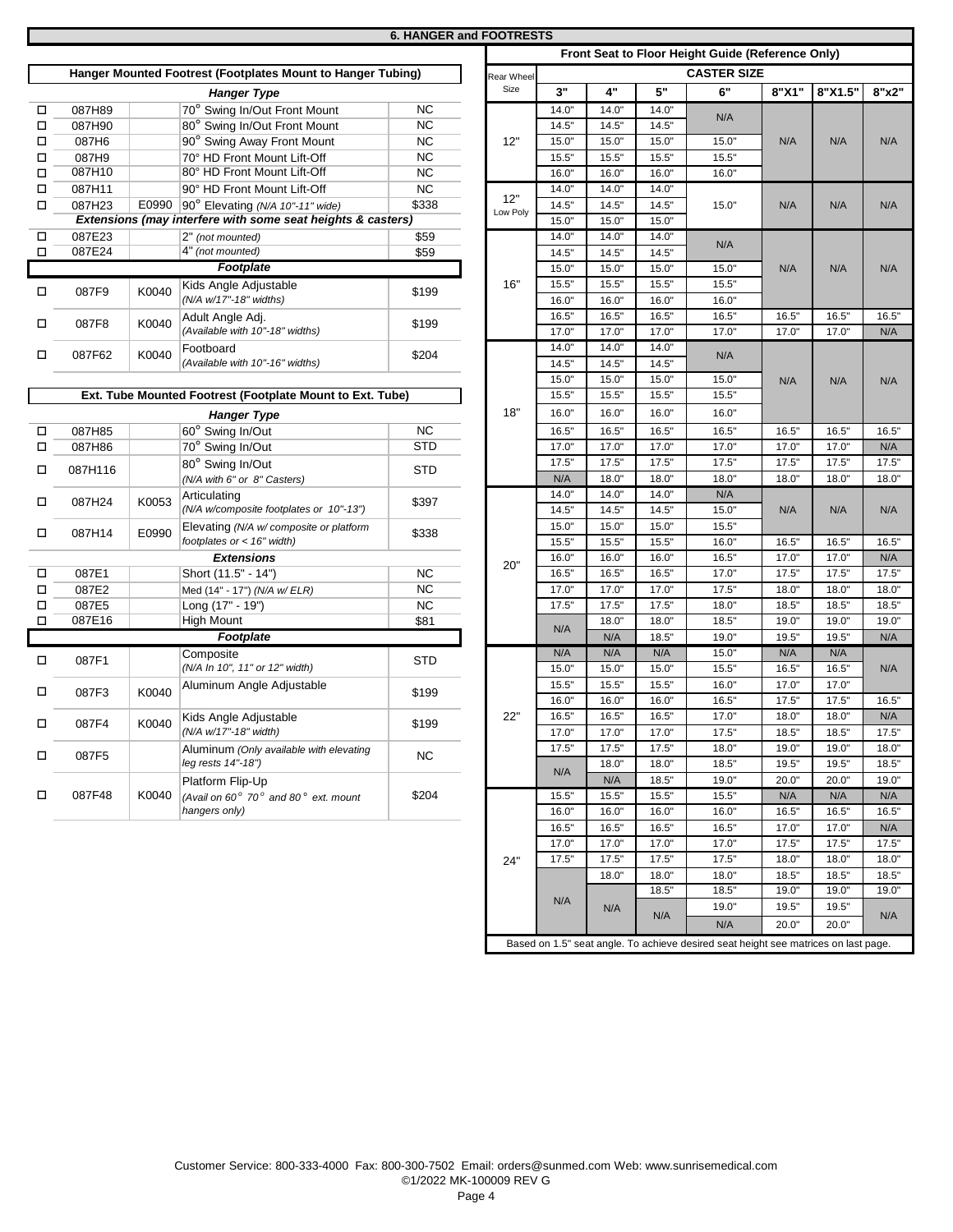**6. FOOTRESTS CONT.**

| <b>Footrest Hanger Options</b> |       |                                                                                  |      |  |  |  |  |
|--------------------------------|-------|----------------------------------------------------------------------------------|------|--|--|--|--|
| 087IG2                         |       | Neoprene Covers (Avail. on 60°/70 <sup>°</sup> /<br>80° ext. mount hangers only) | \$97 |  |  |  |  |
| 087HL1                         | E0951 | <b>Heel Loops</b>                                                                | \$43 |  |  |  |  |
| 087A110                        | E0952 | Toe Loop (Only avail. w/ adult angle<br>adjust. footplates)                      | \$43 |  |  |  |  |

| п | 087HL5 | K0038 | Leg Strap                  | \$43      |
|---|--------|-------|----------------------------|-----------|
| п | 087A54 | K0038 | Extra Single Leg Strap     | \$38      |
|   | 087H33 |       | Omit Hanger                | $-$15$    |
|   | 087F7  |       | Omit Footplate & Ext. Tube | $-$15$    |
|   | 087HL4 |       | Omit Heel Loop             | <b>NC</b> |
|   | 087HL6 |       | Omit Single Leg Strap      | NC.       |
|   |        |       |                            |           |

|  |  |  | <b>7. BACKREST/SEATING</b> |
|--|--|--|----------------------------|
|  |  |  |                            |

| <b>Back Height</b>                            |                      |        |  |         |                                        | JAY Backs (Or |
|-----------------------------------------------|----------------------|--------|--|---------|----------------------------------------|---------------|
| (Solid Back Depth = 2" Less Than Frame Depth) |                      |        |  |         | Ordering JAY backs on-chair, See the J |               |
| 087B240                                       | Short Solid Back 12" | \$107  |  |         | <b>JAY Bundled Backrest</b>            |               |
| 087B241                                       | Med. Solid Back 14"  | \$107  |  | 087JB02 | Backrest Name or Part #                |               |
| 087B242                                       | Tall Solid Back 16"  | \$107  |  |         | Width:                                 | Height:       |
| 087BU14                                       | <b>Omit Backrest</b> | $-$15$ |  |         |                                        |               |

| <b>JAY Backs (Optional)</b>                                          |                             |                         |  |            |  |  |  |
|----------------------------------------------------------------------|-----------------------------|-------------------------|--|------------|--|--|--|
| Ordering JAY backs on-chair, See the JAY Price List. Requires Part # |                             |                         |  |            |  |  |  |
|                                                                      | <b>JAY Bundled Backrest</b> |                         |  |            |  |  |  |
| 087.IB02                                                             |                             | Backrest Name or Part # |  | Price List |  |  |  |
|                                                                      | Width <sup>-</sup>          | Height:                 |  |            |  |  |  |

# **Back Posts**

| <b>Fixed Height</b> |                              |       |   |  |  |  |  |  |  |
|---------------------|------------------------------|-------|---|--|--|--|--|--|--|
| 087BP9              | Low (19" Ht)                 | NC.   |   |  |  |  |  |  |  |
| 087BP10             | Medium (22" Ht)              | NC.   | п |  |  |  |  |  |  |
| 087BP11             | Tall (25" Ht)                | NC.   | п |  |  |  |  |  |  |
| 087BP13             | Removable Extension          | \$92  | п |  |  |  |  |  |  |
| 087RG1              | Folding Adjustable Rigidizer | \$188 |   |  |  |  |  |  |  |



| Fixed Height            |       |   |         | <b>Height Adjustable</b>                |           |
|-------------------------|-------|---|---------|-----------------------------------------|-----------|
| 19" Ht)                 | NC.   |   |         | Rigid Frame w/ Angle Adjust Push Handle |           |
| NC.<br>um (22" Ht)      |       | □ | 087B202 | Std. (16"-22" Height.)                  | <b>NC</b> |
| 25" Ht)                 | NC.   | □ | 087PH8  | Std. Angle Adj. Push Handle             | <b>NC</b> |
| ovable Extension        | \$92  | □ | 087PH9  | Long Angle Adj.                         | <b>NC</b> |
| ng Adjustable Rigidizer | \$188 |   |         | Push Handle                             |           |
|                         |       | □ | 087B203 | Tall (19"-25" Height.)                  | NC.       |
|                         |       | □ | 087PH8  | Std. Angle Adj. Push Handle             | <b>NC</b> |
| $\circ$                 | l o I | □ | 087PH9  | Long Angle Adj.<br>Push Handle          | <b>NC</b> |

#### $\Box$ o o 087BP47 NC 087BP47 \$59 o \$59 *Swing Away Handle (N/A with dual triggers)* NC **Tall (20"-26" Height.)** 087B205 **Std. (17"-23" Height.)** *Folding Frame with Push Handle* 087B204 *Swing Away Handle (N/A with dual triggers)*

## **8. ARMRESTS**

| <b>Side Guard</b>                               |       |             |       |  |  |  |  |
|-------------------------------------------------|-------|-------------|-------|--|--|--|--|
| (N/A with height adjustable armrests or T-Post) |       |             |       |  |  |  |  |
| 087SG33                                         | K0108 | Plastic Std | \$151 |  |  |  |  |
| 087SG29                                         | K0108 | Plastic Low | \$151 |  |  |  |  |

| <b>Armrest and Armpad</b> |         |                                         |                                   |           |        |   |  |  |  |
|---------------------------|---------|-----------------------------------------|-----------------------------------|-----------|--------|---|--|--|--|
| □                         | 087AA12 | \$284<br>E0973<br>T-Post Regular w/Foam |                                   |           |        |   |  |  |  |
| □                         | 087AA13 | E0973                                   | \$284                             |           | $\Box$ |   |  |  |  |
| □                         | 087AA3  | <b>NC</b>                               |                                   | □         |        |   |  |  |  |
| □                         | 087AA1  | E0973                                   | \$284                             |           | □      |   |  |  |  |
| □                         | 087AA7  | E0973                                   | Length Adjust. Locking Flip-Up    | \$296     |        | □ |  |  |  |
| □                         | 087AM23 |                                         | Desk Classic (10") (N/A w/T Post) | <b>NC</b> |        |   |  |  |  |
| п                         | 087AM24 |                                         | Full Classic (14") (N/A w/T Post) | <b>NC</b> |        |   |  |  |  |
| □                         | 087AM9  |                                         | Foam Short (N/A w/T Post)         | <b>NC</b> |        | C |  |  |  |
| п                         | 087AM10 |                                         | Foam Long (N/A w/T Post)          | <b>NC</b> |        | C |  |  |  |

|           |   |   |         |       | Armrest and Armpad - Height Adjustable |           |
|-----------|---|---|---------|-------|----------------------------------------|-----------|
|           | □ |   | 087AA11 | E0973 | Single-Post Height Adj. Std.           | \$306     |
| \$151     |   | □ | 087AM23 |       | Desk Classic                           | NC        |
| \$151     |   | □ | 087AM21 |       | Desk Contour                           | NC        |
|           |   | □ | 087AM24 |       | <b>Full Classic</b>                    | NC        |
|           |   | □ | 087AM22 |       | <b>Full Contour</b>                    | NC        |
| \$284     | □ |   | 087AA29 | E0973 | Single-Post Height Adj. Low            | \$306     |
| \$284     |   | □ | 087AM23 |       | Desk Classic                           | NC        |
| <b>NC</b> |   | □ | 087AM21 |       | Desk Contour                           | <b>NC</b> |
| \$284     |   | □ | 087AM24 |       | <b>Full Classic</b>                    | NC        |
| \$296     |   | □ | 087AM22 |       | <b>Full Contour</b>                    | <b>NC</b> |
| $\cdots$  |   |   |         |       |                                        |           |

| Armrest Receiver for Height Adjustable Armrest |  |     |     |  |  |  |  |  |  |
|------------------------------------------------|--|-----|-----|--|--|--|--|--|--|
| 087AR17                                        |  | Low |     |  |  |  |  |  |  |
| 087AR18                                        |  | Std | NC. |  |  |  |  |  |  |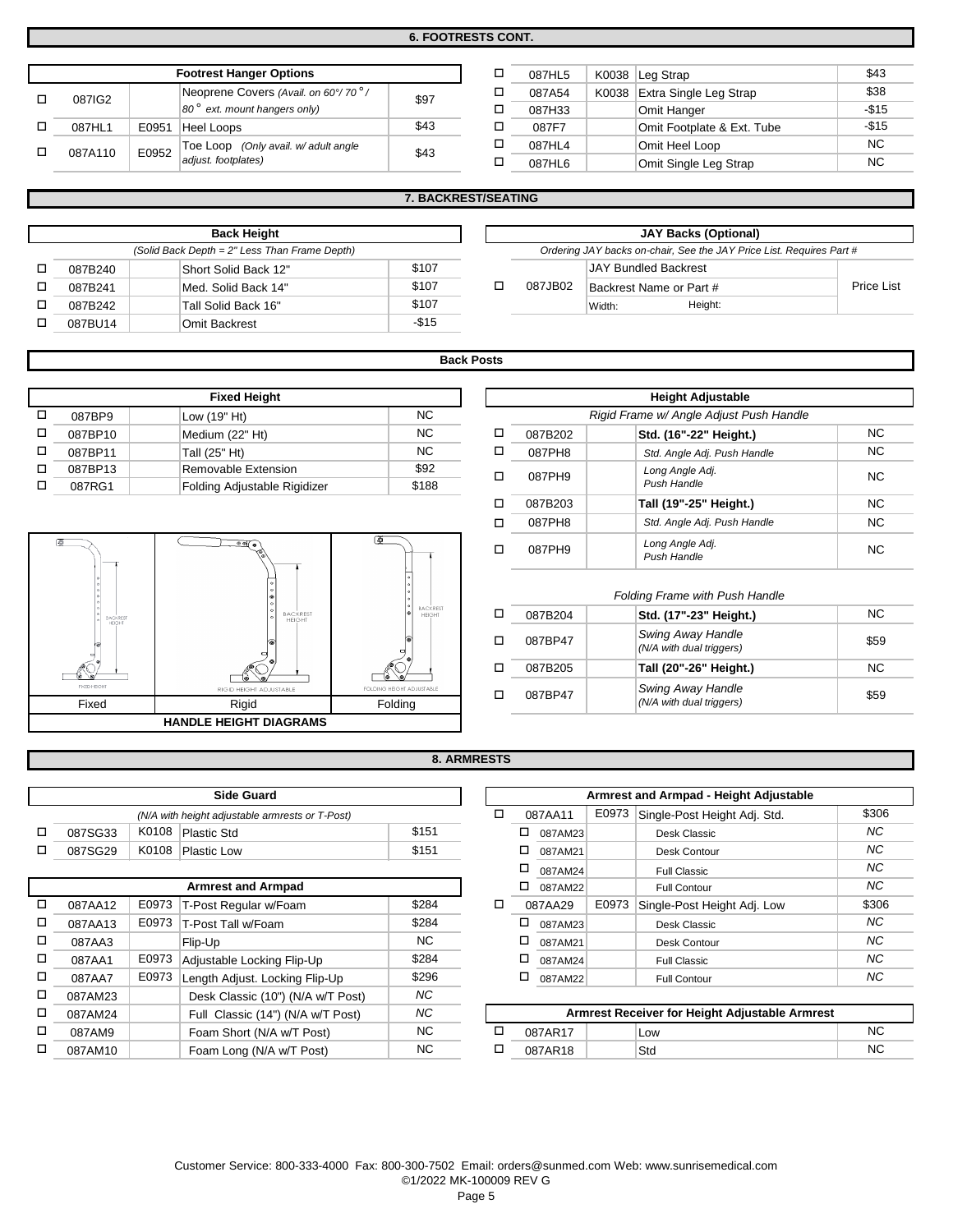| Anti-Tip |       |                                                                    |       |  |  |  |  |  |  |  |
|----------|-------|--------------------------------------------------------------------|-------|--|--|--|--|--|--|--|
| 087AO2   | E0971 | Front Anti-Tip<br>(N/A with caster pin locks<br>or transit option) | \$161 |  |  |  |  |  |  |  |
| 087AT17  | E0971 | Rear Anti-Tip                                                      | \$161 |  |  |  |  |  |  |  |
|          |       |                                                                    |       |  |  |  |  |  |  |  |

| Positioning Belt (w/clamps) |       |                                |       |   |  |  |  |  |  |  |
|-----------------------------|-------|--------------------------------|-------|---|--|--|--|--|--|--|
| 087A112                     | \$92  | $(N\epsilon$                   |       |   |  |  |  |  |  |  |
| 087A117                     | E0978 | Belt 2" Aircraft Buckle        | \$118 | п |  |  |  |  |  |  |
| 087A118                     | E0978 | Belt 2" Aircraft Buckle Padded | \$128 | п |  |  |  |  |  |  |
| 087A141                     | E0978 | Belt 1.5" Auto Buckle          | \$75  |   |  |  |  |  |  |  |
| 087A814                     | E0978 | 1" Comfort Fit APB5116         | \$128 |   |  |  |  |  |  |  |

|        | <b>Upper Extremity Support Tray</b> | 087A2                                           | Addition |        |                |
|--------|-------------------------------------|-------------------------------------------------|----------|--------|----------------|
| 087A29 |                                     | E0950   X-Small (Suggested 10"-12" chair width) | \$274    |        |                |
| 087A30 | E0950                               | Small (Suggested 13"-14" chair width)           | \$274    |        | Mis            |
| 087A31 | E0950                               | Medium (Suggested 15"-17" chair width)          | \$274    | 087A83 | Tool Kit       |
| 087A32 | E0950                               | Large (Suggested 18"-20" chair width)           | \$274    | 087A8  | <b>Black S</b> |
|        |                                     |                                                 |          |        |                |

|       | Front Anti-Tip                          |       |   |         |       | (N/A with 12", 16" and 18" rear wheels & Projections Handrims)                          |       |
|-------|-----------------------------------------|-------|---|---------|-------|-----------------------------------------------------------------------------------------|-------|
| E0971 | (N/A with caster pin locks              | \$161 | П | 087A23  | K0065 | Black                                                                                   | \$123 |
|       | or transit option)                      |       | □ | 087A303 | K0065 | Clear Zippie                                                                            | \$123 |
| E0971 | Rear Anti-Tip                           | \$161 |   |         |       |                                                                                         |       |
|       |                                         |       |   |         |       | <b>Canopy</b> (SunShade)                                                                |       |
|       | Positioning Belt (w/clamps)             |       |   |         |       | (Need 2" back post clearance to mount canopy hardware, may require next height based on |       |
| E0978 | 1" Dual Pull Side Squeeze Padded        | \$92  |   |         |       | seating; please note some interference may occur with some headrest configurations)     |       |
| E0978 | Belt 2" Aircraft Buckle                 | \$118 | □ | 0878A06 | K0108 | Canopy (Sunshade) 10"-14" Width                                                         | \$296 |
| E0978 | Belt 2" Aircraft Buckle Padded          | \$128 | ◻ | 0878A07 | K0108 | Canopy (Sunshade) 15"-20" Width                                                         | \$296 |
| E0978 | Belt 1.5" Auto Buckle                   | \$75  |   |         |       |                                                                                         |       |
| E0978 | 1" Comfort Fit APB5116                  | \$128 |   |         |       | <b>Back Pack</b> (Kids Backpack included)                                               |       |
|       |                                         |       | □ | 087A1   |       | Utility Backpack - Black                                                                | \$81  |
|       | <b>Upper Extremity Support Tray</b>     |       | □ | 087A2   |       | Additional Kids Black Backpack                                                          | \$64  |
| E0950 | X-Small (Suggested 10"-12" chair width) | \$274 |   |         |       |                                                                                         |       |
| E0950 | Small (Suggested 13"-14" chair width)   | \$274 |   |         |       | <b>Miscellaneous</b>                                                                    |       |
| E0950 | Medium (Suggested 15"-17" chair width)  | \$274 | О | 087A83  |       | Tool Kit                                                                                | \$59  |
| E0950 | Large (Suggested 18"-20" chair width)   | \$274 | ◻ | 087A8   |       | <b>Black Seat Pouch</b>                                                                 | \$54  |

**Spoke Guard**

## **10. COLOR**

|   |         | <b>Standard Colors</b>      |           |   |                                     | <b>Standard Matte Co</b>                        |
|---|---------|-----------------------------|-----------|---|-------------------------------------|-------------------------------------------------|
| □ | 087C140 | Aztec Gold                  | NC.       | □ | 087C116                             | Matte Black                                     |
| □ | 087C2   | Black (N/A as base w/Zebra) | NC        | □ | 087C151                             | Matte Black Cherry                              |
| □ | 087C141 | <b>Black Cherry</b>         | <b>NC</b> | □ | 087C152                             | Matte Purple                                    |
| □ | 087C10  | <b>Black Opal</b>           | NC.       | □ | 087C150                             | <b>Matte Electric Blue</b>                      |
| □ | 087C38  | <b>Blue Opal</b>            | NC        | □ | 087C149                             | Matte Evergreen                                 |
| □ | 087C36  | Candy Blue                  | NC.       |   |                                     | <b>Personalized Co</b>                          |
| □ | 087C14  | Candy Purple                | NC        | о | 087C43                              | Mossy Oak Camou                                 |
| □ | 087C35  | Candy Red                   | NC.       | □ | 087C42                              | <b>Stars and Stripes</b>                        |
| □ | 087C142 | Electric Blue               | <b>NC</b> |   |                                     | Zebra                                           |
| □ | 087C143 | Evergreen                   | NC.       | □ | 087C108                             | (Choose base color a                            |
| □ | 087C126 | Glow                        | NC.       |   |                                     | White Std, N/A black)                           |
| □ | 087C144 | Green Apple                 | <b>NC</b> |   |                                     |                                                 |
| □ | 087C147 | Hot Sparkle Pink            | NC.       |   |                                     | <b>Additional Options Throug</b>                |
| □ | 087C148 | Mauve Pink                  | NC.       |   |                                     | To inquire about any unique personalization for |
| □ | 087C103 | Rootbeer                    | NC.       |   | (800) 333-4000, Fax: (800) 333-9011 |                                                 |
| □ | 087C114 | Sparkle Silver              | NC.       |   |                                     |                                                 |
| □ | 087C145 | Sunrise Orange              | <b>NC</b> |   |                                     |                                                 |
| □ | 087C113 | <b>Titanium Color Paint</b> | NC        |   | built4me                            |                                                 |
| □ | 087C8   | Yellow                      | <b>NC</b> |   |                                     |                                                 |

|           |   |         | <b>Standard Matte Colors</b> |       |
|-----------|---|---------|------------------------------|-------|
| <b>NC</b> | ◻ | 087C116 | <b>Matte Black</b>           | NC.   |
| <b>NC</b> | ◻ | 087C151 | <b>Matte Black Cherry</b>    | NC.   |
| NC        | □ | 087C152 | <b>Matte Purple</b>          | NC.   |
| <b>NC</b> | □ | 087C150 | <b>Matte Electric Blue</b>   | NC.   |
| <b>NC</b> | □ | 087C149 | Matte Evergreen              | NC.   |
| <b>NC</b> |   |         | <b>Personalized Colors</b>   |       |
| <b>NC</b> | □ | 087C43  | Mossy Oak Camouflage         | \$424 |
| <b>NC</b> | □ | 087C42  | <b>Stars and Stripes</b>     | \$424 |
| <b>NC</b> |   |         | Zebra                        |       |
| <b>NC</b> | п | 087C108 | (Choose base color above:    | \$424 |
| NC.       |   |         | White Std, N/A black)        |       |
| $\cdots$  |   |         |                              |       |

#### **Additional Options Through Built-4-Me**

To inquire about any unique personalization for Zippie products, contact: Phone: (800) 333-4000, Fax: (800) 333-9011



**Commonly Requested Options Include:**

- **Dynamic Back**
- **Reclining Backrest**
- **Personalized Anodizing**
- **Personalized Paint**
- **O2 Holder with Transit**
- **IV Pole with Transit**